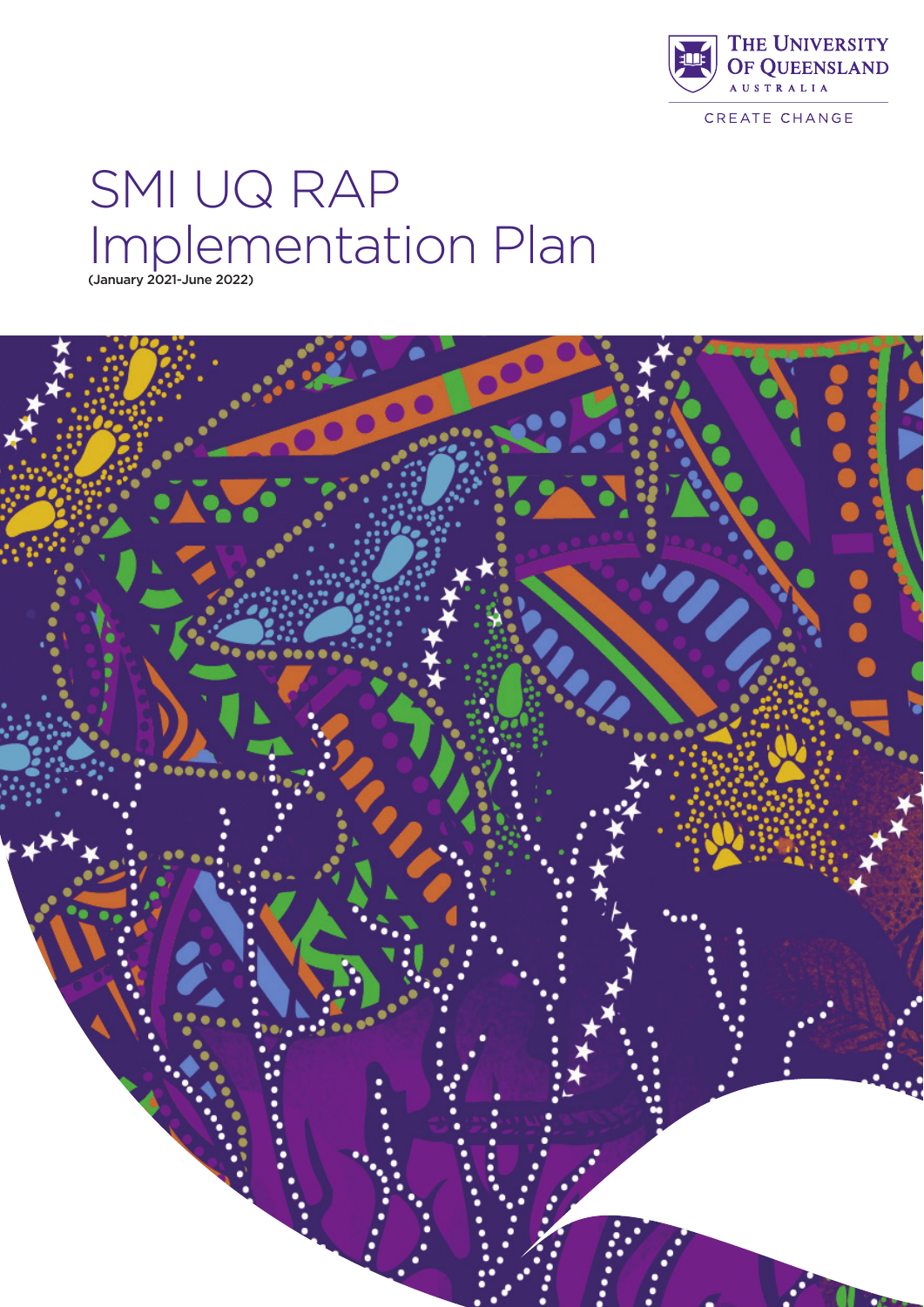The University of Queensland's (UQ) research institutes are each expected to implement, monitor and report on UQ RAP actions and deliverables. This is the Sustainable Minerals Institute's (SMI) RAP Implementation Plan (IP) to ensure that this occurs and, in a way that benefits Aboriginal and Torres Strait Islanders and the SMI.

This is a working document and will be updated as we learn. This is version 1.

Developed by Dr Sarah Holcombe (CSRM)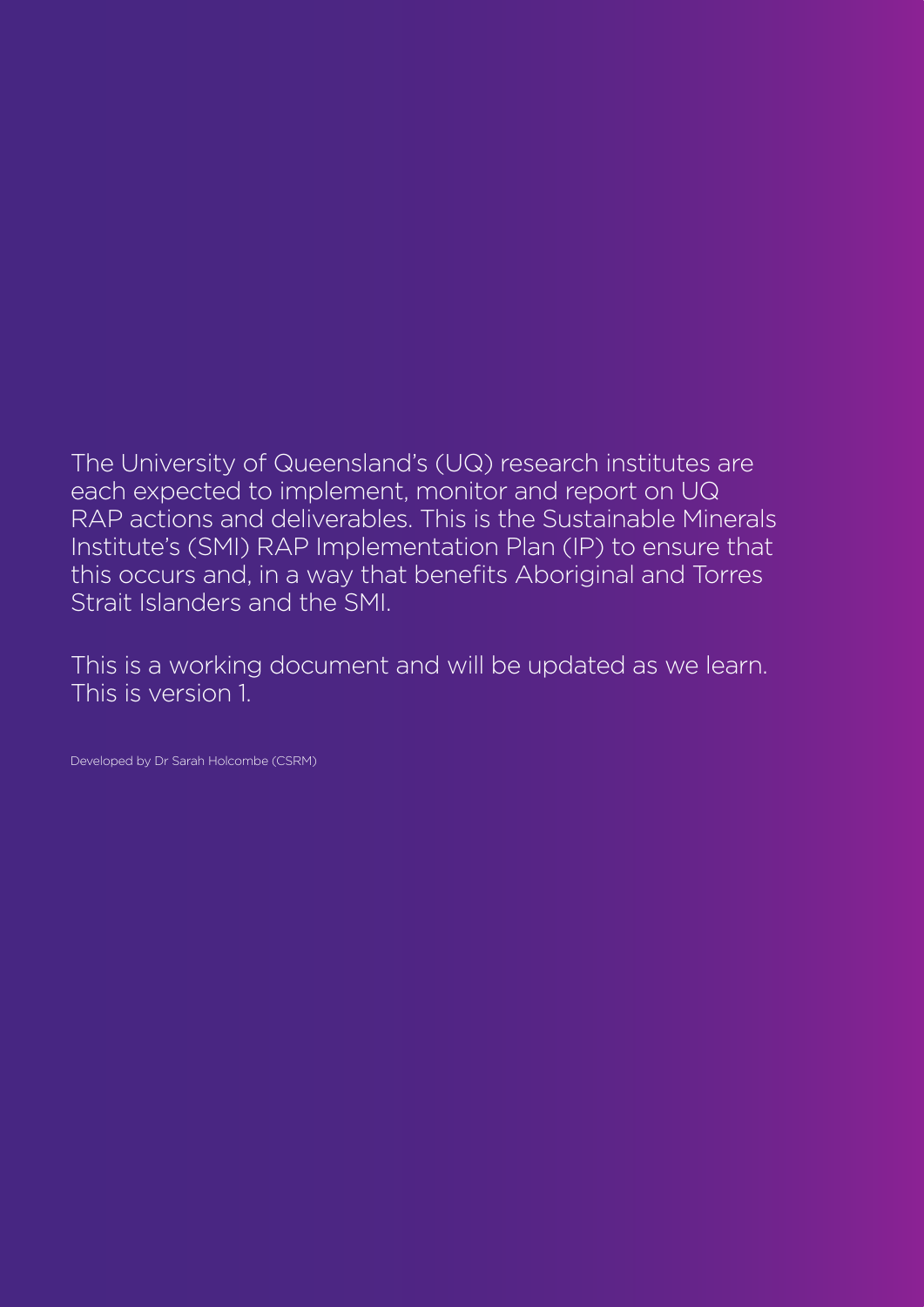# SMI's positioning

SMI as a globally leading research institute also seeks to be globally leading in terms of the establishment of initiatives embracing Aboriginal and Torres Strait Islander people's expertise and perspectives.

Though SMI is a peak academic institution, it is not elitist nor exclusive, but outward facing and open to opportunities that embrace challenge, diversity and complexity.

To embrace challenge as opportunity SMI's vision is as an accessible place to work: a destination of choice for Aboriginal and Torres Strait Islander peoples.

SMI is committed to creating further opportunities with and for Aboriginal and Torres Strait Islander peoples as potential HDR students and as staff. Likewise, Aboriginal and Torres Strait Islander peoples who work for industry, and those who have an interest in the sector and have the cultural authority to engage with SMI and industry will be welcome, across a range of engagement platforms as part of the SMI's broader network. SMI is a place to aspire to work, and to engage with, to change industry for the better: to improve social performance practices and approaches, and industry standards.

The SMI recognises that the resources industry has a complex relationship with Indigenous peoples, caused by their deep historical exclusion from employment in this industry, along with other benefits. This exclusion was an outcome of their colonised and subjugated status from having any say over development activities on their customary lands. This subjugation remains in mining locations throughout Australia, and globally, and this must change.

UQs RAP provides the platform of actions and deliverables for SMI"s multi-pronged strategy that will drive change, from Indigenous exclusion to collaborative engagement.

What we have achieved to date and can build on (CSRM specific at this stage):

- Indigenous focused courses (Cultural Heritage Management course)
- Indigenous focused research (including Indigenous employment and retention in mining, and Indigenous land management expertise and mine closure)
- Guidance and standards for Mining and Indigenous Peoples
- Expertise in this field of Indigenous research and Indigenous engagement
- Published works on issues that affect Indigenous and other rights-holding groups
- Indigenous industry adjunct fellow (x 1) and Indigenous visiting fellow (x1)
- International Indigenous students (PNG, Metis)
- Special initiatives that include Indigenous peoples perspectives (such as within the Social Aspects of Mine Closure Consortium - SAMCC, and the CRC for Transitions in Mining Economies – CRC TiME)

# SMI's multi-pronged strategy

Working and engaging with Indigenous Australians is not only a matter for the social sciences (CSRM), but across all of the SMI centres. Each component, outlined below, works toward embedding this cumulative approach across the SMI. SMI liaised with Professor Bronwyn Fredericks, UQ's Pro-Vice-Chancellor (Indigenous Engagement) and her team, before formalising this plan and, as appropriate, we shall continue to do so during its ongoing roll-out.

The SMI intends to implement, monitor and report on RAP initiatives. These initiatives sit across six thematic areas which, in concert, will build a powerful Indigenous profile both internally - within SMI and UQ - and externally with our partners. The initiatives – referring back to the UQ RAP Actions - include:

- **1. Actions 4, 7 and 9:** Activities to increase Indigenous cultural visibility
- **2. Action 10:** Employment at SMI
	- Indigenous staff (academic and professional)
	- Attracting a high profile senior staff member (3-5 year industry funded position)
- **3. Actions 12 and 13:** HDR students, and Aboriginal and Torres Strait Islander Research Strategy
- **4. Actions 2, 3 and 14:** Outreach, collaboration and specialisation
	- Action 2: Seminars on Indigenous topics
	- Action 3: Funding for collaboration with Indigenous groups and Indigenous scholars
	- Action 14: Teaching materials on Indigenous topics
- **5. Action 5:** In-reach via Indigenous perspectives and expertise
	- On the SMI board
	- Advisory expertise: increase the number of Indigenous Adjunct and Industry Fellows
	- Establish a new visitor category of Indigenous Community Fellows
	- Encourage Indigenous co-authorship on reports and publications
	- Closer strategic engagement with the PVCIE Prof Bronwyn Fredericks and the Indigenous leadership team.
- **6. Action 6:** Actively encouraging SMI staff to undertake the UQ cultural learning training and planned activities.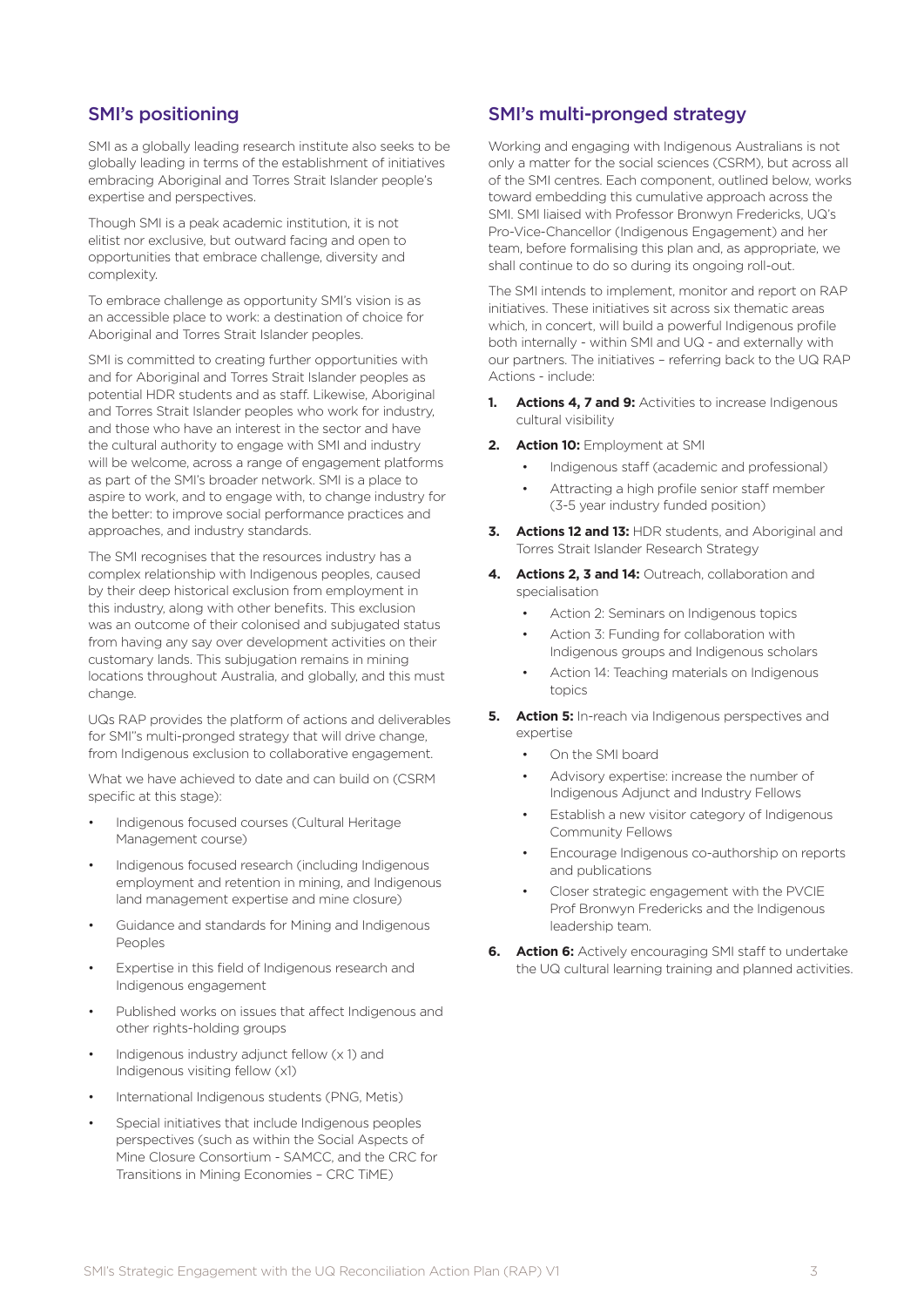# Actions / Timeframes / Targets and Resourcing (2021-2022)

Each of these six thematic areas is outlined in more detail below, with implementation actions, timeframes and targets. The majority of activities are targeted for 2021, with some flowing through into 2022. The SMI is progressing this agenda for Indigenous inclusion and excellence in engagement through a dedicated resource/focal point to drive this within SMI. Sarah Holcombe (SH) will lead this for 2021, with the Indigenous Research Fellow/Chair and/or Senior Indigenous staff member becoming the lead and SH the co-champion once that position is in place and secured. This lead role for the Indigenous staff member to continue driving the SMI RAP implementation plan (IP) will be an element in their position description.

This RAP operational plan will be revised again in mid-2022. Thus, it is a working document.

#### 1. Actions 4, 7 and 9: Cultural visibility activities

Include Aboriginal and Torres Strait Islander peoples profiling and recognition in the hallways and the SMI website. We will increase cultural visibility and establish a culturally safe and welcoming space, through:

#### 1.1 Action 7: An Acknowledgement of Country in the entryway into SMI and / or at reception on level 4

**Implementation:** SH to work with SMI's Deputy Director – Operations (DDO) office to investigate process, cost and possible implementation, by March 2021

#### 1.2 Action 7: Embed an Acknowledgment of Country at all formal events (including seminars, lectures conferences and other significant events)

• Implementation: SH to work with the SMIs DDO office to progress, by March 2021.

1.3 Action 9: Purchase (and laminate) the Australian Institute of Aboriginal and Torres Strait Islander Studies (AIATSIS) language map of Australia and place on the walls in common areas, such as lunch areas and photocopying rooms

**Implementation:** SH to work with SMI's DDO office to progress and purchase maps from AIATSIS, by March 2021

1.4 Action 2: Encourage staff to organise and attend events and activities during the annual National Aborigines and Islanders Day of Observance Committee (NAIDOC) week (early July), UQ NAIDOC Festival (Week 2-3 of Semester 2) and National Reconciliation Week (27 May – 3rd June) through emails from the Directors office and within the SMI **Newsletters** 

**Implementation:** SMI's DDO office to ensure that staff are aware of these events with appropriate supportive and encouraging wording to participate, starting with the 2021 program of activities.

#### 1.5 Action 4: SMI website homepage to reflect SMI support for UQ's RAP and flag local initiatives

**Implementation:** SMI's Marketing and Communications office to investigate other UQ institutes and Schools websites to gain ideas to progress this visibility by February 2021. (Note that UQ home page has an Acknowledgement – could be added to SMIs home page the short or long approved words about.uq.edu.au/reconciliation scroll down to resources).

#### 2. Action 10: Employment and internships

As we actively encourage industry (especially in centres such as CSRM) to be building their Indigenous workforce, then SMI also needs to be leading by example. We can do this by:

2.1 Seeking funding from industry to establish an Indigenous foundation chair (3 to 5 years) in a particular field. The work of progressing SMI's RAP IP will subsequently be embedded in their position description (PD)

**Implementation:** SH to investigate examples from other institutions, and SH and Deanna Kemp (DK) will develop a pitch and strategy to discuss with the PVCIE, and then for industry by June 2021.

2.2 Increasing the number of Indigenous staff in both professional and academic roles. Indigenous identified positions are often the best way to ensure this and SMI will engage with the UQ Aboriginal and Torres Strait Islander Employment Strategy. We will ensure a culturally safe and inclusive workplace

**Target:** SMIs DDO office to work with the UQ manager Indigenous Employment (Workplace Diversity and Inclusion, Deb Palmer). One professional staff member and one academic staff member by 2022.

2.3 Investigate an internship model for graduate students to work with staff on specific projects. Staff act as mentors and this enables a potential pathway to a PhD. Seek funding from industry and the CRC TiME

**Target:** SH to work with SMIs DDO office, to investigate whether this industry model is a viable pathway, in addition to HDR students and scholars below. If viable, two internships by 2022.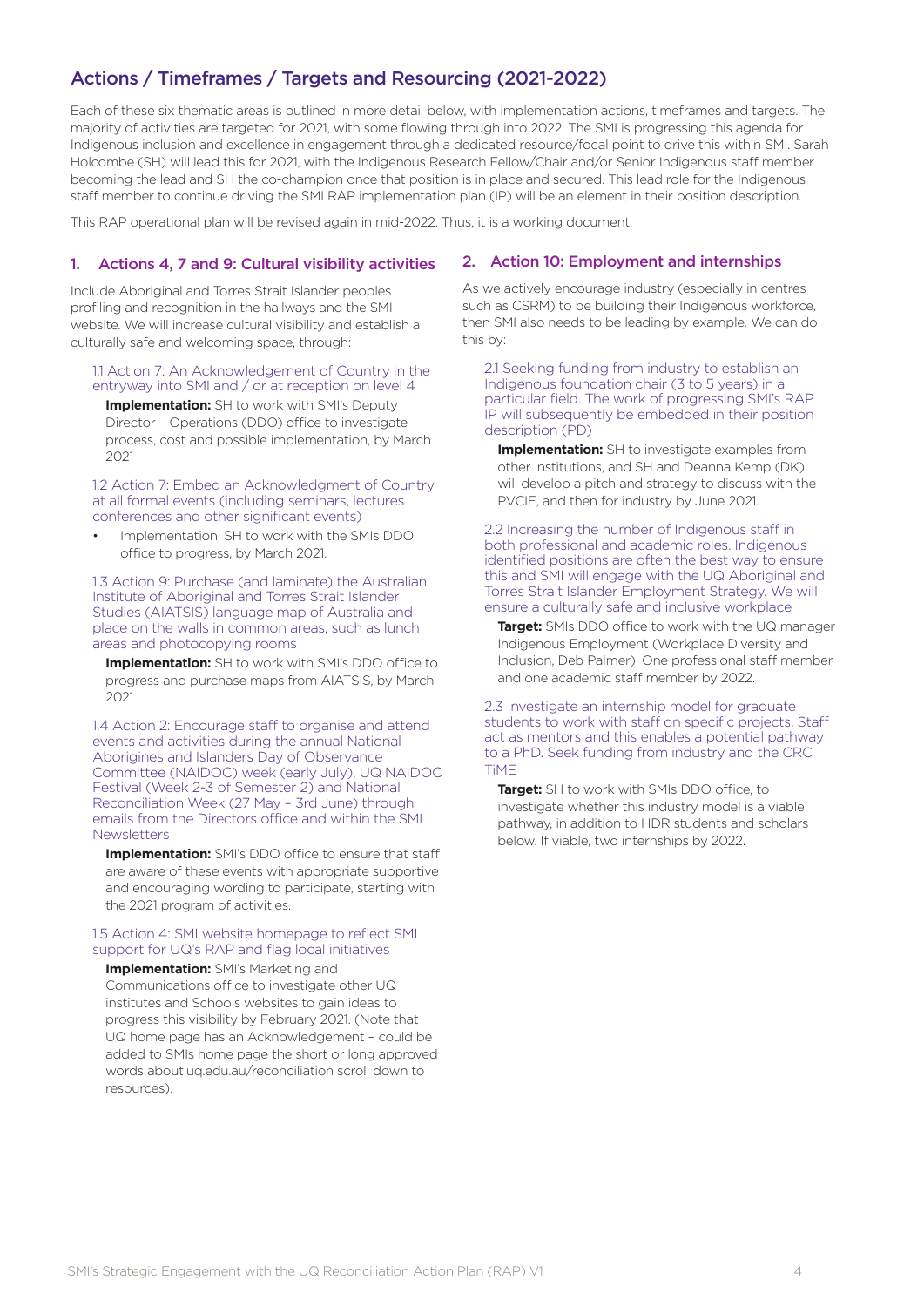## 3. Action 12: HDR students

Increasing opportunities for Indigenous higher degree research (HDR) students to continue their studies at SMI is a fundamental means for building a pipeline of future Indigenous academics across the SMI Centres.

#### 3.1 Introducing targets for a range of measures to encourage:

Indigenous PhD students (two have been advertised from CWiMI, and more are being developed in CSRM). Industry top-ups for scholarships are also widely understood to entice students, so these need to be sought. Also ensure student support via the Aboriginal and Torres Strait Islander Studies Unit and appropriate supervisor support.

**Implementation:** SH to follow up with CWiMI on the current PhD's currently in train and those in development within CSRM; three PhD scholars by end 2021.

Bursaries for Indigenous students to engage in mining related conferences, short courses

**• Implementation:** SMI's Postgrad co-ordinator Kathryn Sturman to investigate the process to establish a bursary system (April 2021) and develop one within SMI by December 2021

Indigenous scholars for summer and winter scholars for which there is UQ support

**• Implementation:** SMI's DDO to work with SMI Marketing and Communications office to send reminders for the timing of these to staff, so staff have time to submit applications, and are encouraged to seek an Indigenous scholar

## 4. Actions 2, 3 and 14: Outreach, Collaboration and specialisation

Raising the profile of SMI's research with Indigenous peoples and developing mutually beneficial relationships with Indigenous community members and Indigenous scholars in an important plank in SMIs approach to outreach.

4.1 Action 2: Seminars on Indigenous topics and annual Indigenous academics seminars on a mining related topic during National Reconciliation Week (27 May – 3rd June) and / or during National NAIDOC Week (early July) and or UQ NAIDOC Festival

**Implementation:** Standing watch, SH and CSRM staff alert for ongoing opportunities.

4.2 Action 3: Increased recognition of the need, and support for, research collaboration with Indigenous community members that specifically allows them to determine their own research priorities and establish shared research interests with SMI researchers (ground up/community driven research). This would also entail co-authorship and mentoring

**Implementation:** SMI Director and SH to source seed funding and advertise this availability within SMI by October 2021. This approach will also encompass specific projects, such as through the CRC TiME and the CSRM SAMCC.

4.3 Action 3: The funding for research collaboration to include establishing an Indigenous Visiting Fellow scheme (from 1 to 3 months) by offering SMI Centres annual funding to bring an Indigenous communitybased researcher to campus to collaborate with a staff member from a region of their work. They could also co-author and/or co-present a seminar

**Implementation:** SMI Director and SH to source seed funding to establish this scheme by October 2021.

#### 4.4 Action 14: Teaching materials on Indigenous topics

**Implementation:** SH to compile SMI wide list of Indigenous focused courses and liaise with Professor Tracy Bunda and Karen Benson who are leading the committee to Indigenise UQ curricula by September 2021.

### 5. Action 5: In-reach via Indigenous perspectives and expertise

Indigenous peoples who work for industry, and those who have an interest in the sector and have the cultural authority to engage with SMI and industry will be welcome. Ensuring that Indigenous voices and perspectives are enabled to access SMI researchers will be facilitated by creating further opportunities for such engagement and exchange.

5.1 An important and reasonably accessible way to ensure that Indigenous perspectives and voices become part of SMI is through increasing the numbers of Indigenous Adjunct and Industry Fellows

**Target:** SH to liaise with the SMI SLT to discuss how each Centre can encourage Indigenous Adjunct / Industry Fellows in their Centres. An additional 2 by February 2022.

5.2 Establish a category of 'SMI Indigenous Community Fellow' (leveraging off the collaborative outreach above). This Honorary appointment would recognise an Indigenous community member that was actively engaged with the industry and keen to raise the profile of particular issues within their sphere of experience, and who have authority to speak

Implementation: SH seek seed funding, establish and advertise within SMI this new Honorary position of Indigenous Community Fellow by July 2021. Unlike other Honorary positions, however funding for an annual visit to campus as relevant for specific collaborative activities will be included.

## 6. Action 6: Aboriginal and Torres strait Islander Cultural Learning

The Australian Institute of Aboriginal and Torres Strait Islander Studies (AIATSIS) has developed 10 on-line learning modules that UQ has made available to all staff. Modules 1 and 2 are one-off required training and Modules 3-10 are optional.

6.1 Actively encouraging staff to complete the AIATSIS Core Cultural Learning modules, attend educational events and workshops.

**Implementation:** SMI Director and SH to send an email to all staff and students notifying them of the training and, encouraging them to undertake it, noting that the first 2 modules are mandatory. This will be appropriate to action when the SMI RAP Implementation Plan is finalised and also widely disseminated. Investigate the target date for the mandatory training to be undertaken – will be UQ wide.